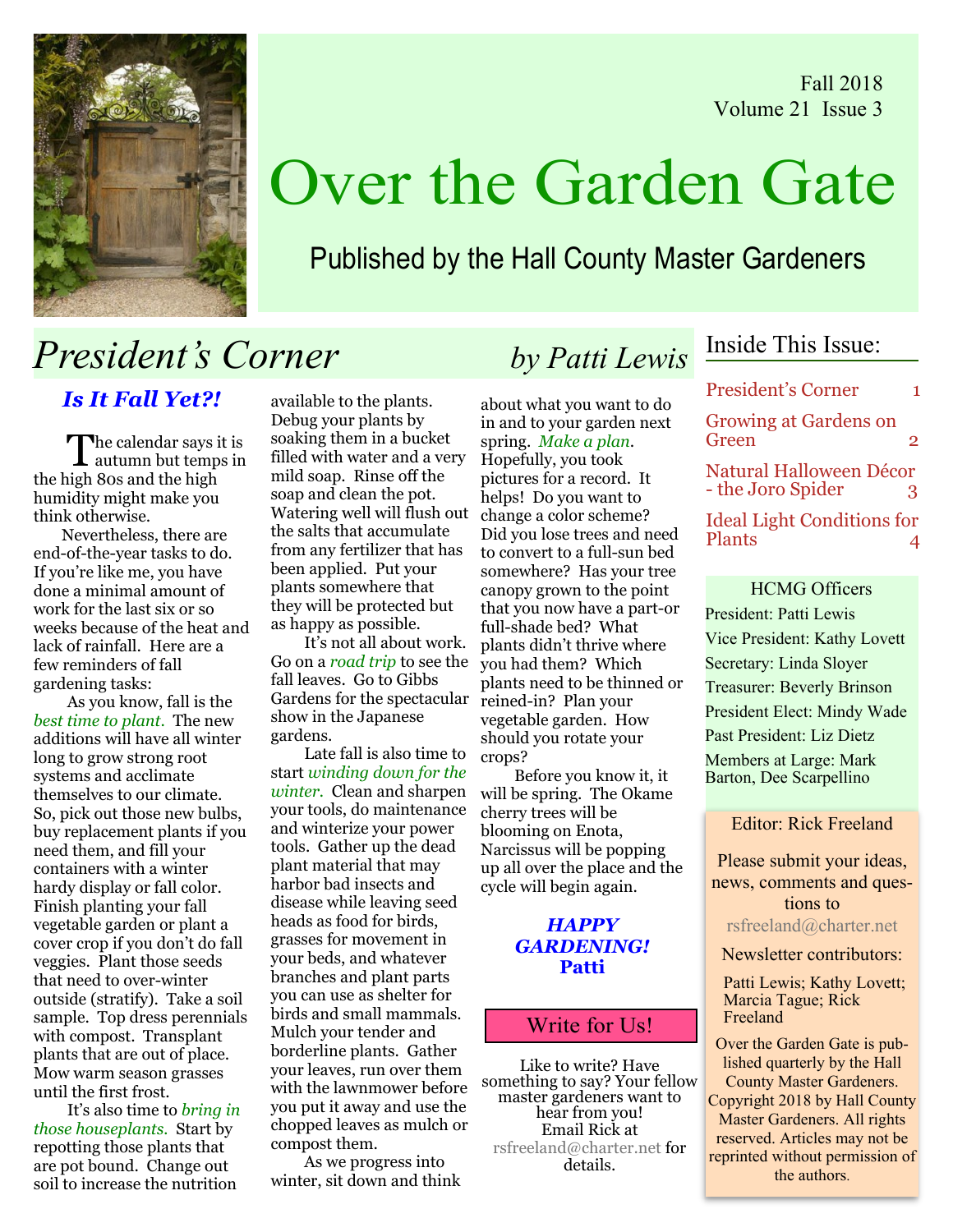Gardens on Green has<br>
now been growing now been growing since 2007 when its idea was first planted. With much gratitude to each of you who's been a part of its growing (and growing gardeners), I share this up-date. Because of your commitment to gardening education through your investment of time, talents, money, knowledge, and just plain hard work , thousands of children and adults have experienced the joy of being there. Though located next to busy Green Street, the gardens at 711 Green Street give visitors a sense of being transported to a little oasis.

#### **"Growing with 2nd**

**Graders"** on Tuesdays continues to be the program reaching the largest number of people. A big thank you to HCMG Rose Barton and retired teacher Kathy Head, who now coordinate these weekly field trips! Several of the following Tuesday volunteers have been doing this since the beginning: HCMG's Dr. Danny Askew, Tim Attaway, Mark Barton, Sylvia Bell, Karen Bird, Fifi Chapman, Russ England, Frances Floyd, Gail Stanton, RaeAnn Gerhardt, Angela Halstead, Vinie Beth Jackson, Linda Keck, Joe Kidd, Lee Lovett, Bonnie Martin, Dick Rightmyer, Martha Rightmyer, Linda Sloyer, Holly Sparrow, Cheryl Usher, and Gayle Whisnant and retired teachers Kathy Head, Sonia Rice, and Vicki Lester. **Come see what's happening one Tuesday morning with 45 to 80 students!**

Perhaps you'll want to rotate with the small groups of students as they move from composting to vegetable gardening to gardening with native plants. You can share their excitement as they plant,

watch the full cycle of a butterfly, or help make and drink a healthy smoothie.

**Another opportunity** for you with children is to host in the **Lovett Literacy Garden** on select Thursday mornings. Kindergarten teachers conduct all activities except for planting seeds with the children. Please consider coming **Thursday morning, October 18, at 9:00** to

observe and learn the simple details of hosting these young gardeners. Such fun! Cheryl Usher, Rae Ann Gerhardt, Nancy Norton, Gail Stanton, Dinah Wallace, community volunteers, and I can share details with you. Though this garden has been open only since May 2017, hundreds of kindergarteners have enjoyed scheduled visits; and little people with parents or grandparents visit almost every day.



Additionally, the gardens provide a beautiful place for the community to enjoy. Recent birthday parties have been scheduled in the Lovett Literacy Garden, and a variety of events continue to be scheduled at Gardens on Green. During October alone the following are planned: Gainesville Friends of the Park annual picnic, celebration of REACH educational program, and a tour and activities with Patti Laine's Girl Scout troop. Also, Girl Scout Troop 10821 meets twice

monthly in the gardens. Visitors are seen there almost daily. Even without formal instruction from Master Gardeners, guests are reaping benefits of our gardening efforts.

Now I want to talk to you "straight from the heart. " As many of you know, Gardens on Green has been a commitment of the heart for me for over eleven years. Several of you have shared that commitment with me. You, too, believe in the value of learning parts of plants and plant life cycles, in the value of learning the interdependence of all life, in the value of learning healthy foods to eat, in the value of simply digging in the dirt because it's so basic to who we are. Many of you, too, believe in the dire importance of teaching children to connect with nature, to appreciate the common ground we share, and to have fun doing it.

**Because we have this shared belief, I'm asking even begging—that more of you join us at Gardens on Green.** We have a solid core of volunteers, but we need more: some regulars and some occasional. As circumstances have changed in our lives through the years, some regular volunteers are no longer there. On a personal basis, Lee and I can't do what *We look forward to "growing* we did for years because he can barely walk and I can barely talk. Other HCMG's have developed health issues or have family members who need them because of health issues. Others have moved.

**Do you get the picture? We** *want* **you! We** *need* **you to join our great team at Gardens on Green!** We need you to volunteer either

regularly or occasionally on Tuesdays or Thursdays. We need you on work days. We need you to volunteer for some special events. Our beautiful garden of seven gardens, where most plants are well labeled, is an ideal teaching and learning garden. Some of the best have applauded its merits.

Through the years we have hosted more than one series of classes for adults. Let's do it again! Would you like to help organize those? Perhaps we can have some child/parent classes or child/grandparent classes. There are so many possibilities. At least one wellrenowned presenter has volunteered to come at no cost. We have so many great resources among us, in the community, and in places far and near. Many single educational events could be such fun .

**Please consider being among those making a difference at Gardens on Green. "I am one and only one, but I can make a difference."**

Contact Rose Barton, chairman of the Steering Committee, at rpbarton1952@gmail.com or me, chairman of the Lovett Literacy Garden, at williamllovett@bellsouth.net. *together."*

### What the Heck? Indumentum

A collective term for a surface covering of any kind of *trichomes*, e.g. hairs or scales.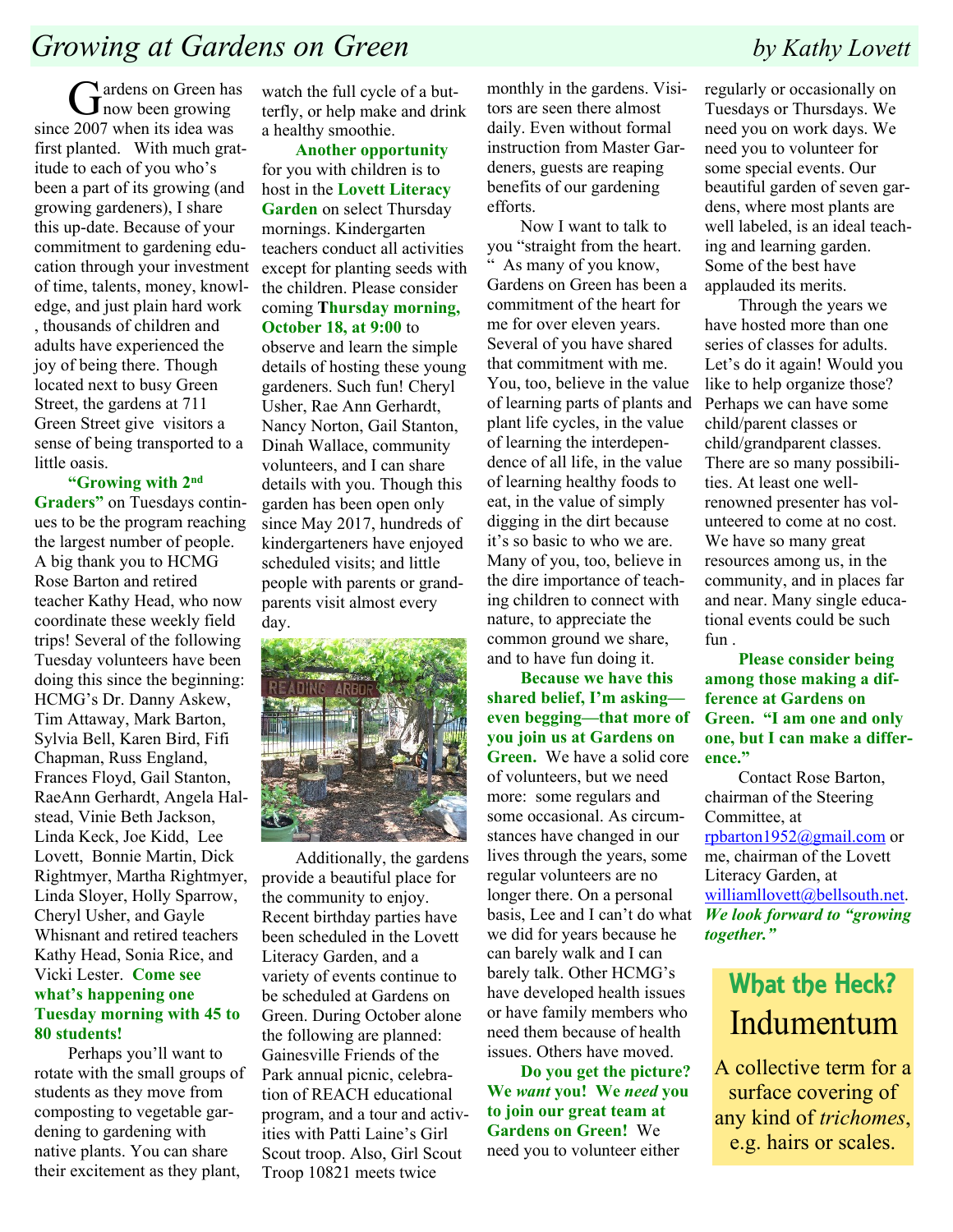### *Natural Halloween Décor - the Joro Spider by Marcia Tague*

Helman we you been Tave you been thick golden spider web when you walked around your yard lately? I certainly have! This web is the product of a new addition to the North American non-native spider population: the **Joro spider**, *Nephila clavata*. It was first discovered in local Georgia counties Barrow, Madison, and Jackson in March 2015. After being made aware of this new spider, entomologist E.Richard Hoebeke at the Georgia Museum of Natural History at UGA researched its DNA and appearance; he concluded that it was, indeed, the Joro spider, native to Japan and China. It is a member of the golden orb-web weavers, a group of large spiders that make huge multilayered disorganized webs of strong, goldcolored silk.

A Joro spider can string its web up to 8 feet, from tree to tree to buildings, and across paths. The web is built high enough

off the ground so that if you don't see it first, the strong silk will stop you in your tracks when it "grabs" you in the face or hair!



The coloration of this spider would make a lovely tapestry: a bright yellow body with red markings on its underside and bluegreen stripes on its back. The black legs have yellow stripes.

The female Joro is larger than the male, up to 4" in width, including legs. She usually stays in the upper part of the web, and will scamper away if the web is disturbed.

If you get snared in this immense golden web, should you be worried about a possible bite by this spider? Yes, they could bite you, causing some localized pain, redness and mild blistering. These effects should be gone in 24 hours, however, unless you

are generally allergic to spider bites.

So far the scientists at UGA don't think that the Joro spider will be invasive or an ecological threat. But they plan to continue monitoring its activity to see if it replaces any of our large native spider population.



The Joro's amazing elevated webs are actually a benefit in that they capture some of our problem insects like the brown marmorated stink bug (which also came to us from China and Japan).

The local folks in Hoschton and Braselton in Jackson county blame the overwhelming presence of this nuisance spider on the

numerous distribution centers along nearby I-85. Sacks of eggs could have easily arrived along with shipments from Asia. Since September is the prime season for Joro spriders to appear, articles about them are in many area current newspapers.

Besides, what could be more decorative in October than multitudes of giant golden spider webs?!

**\*To report Joro spider citings in other areas, please email rhoebeke@uga.edu**